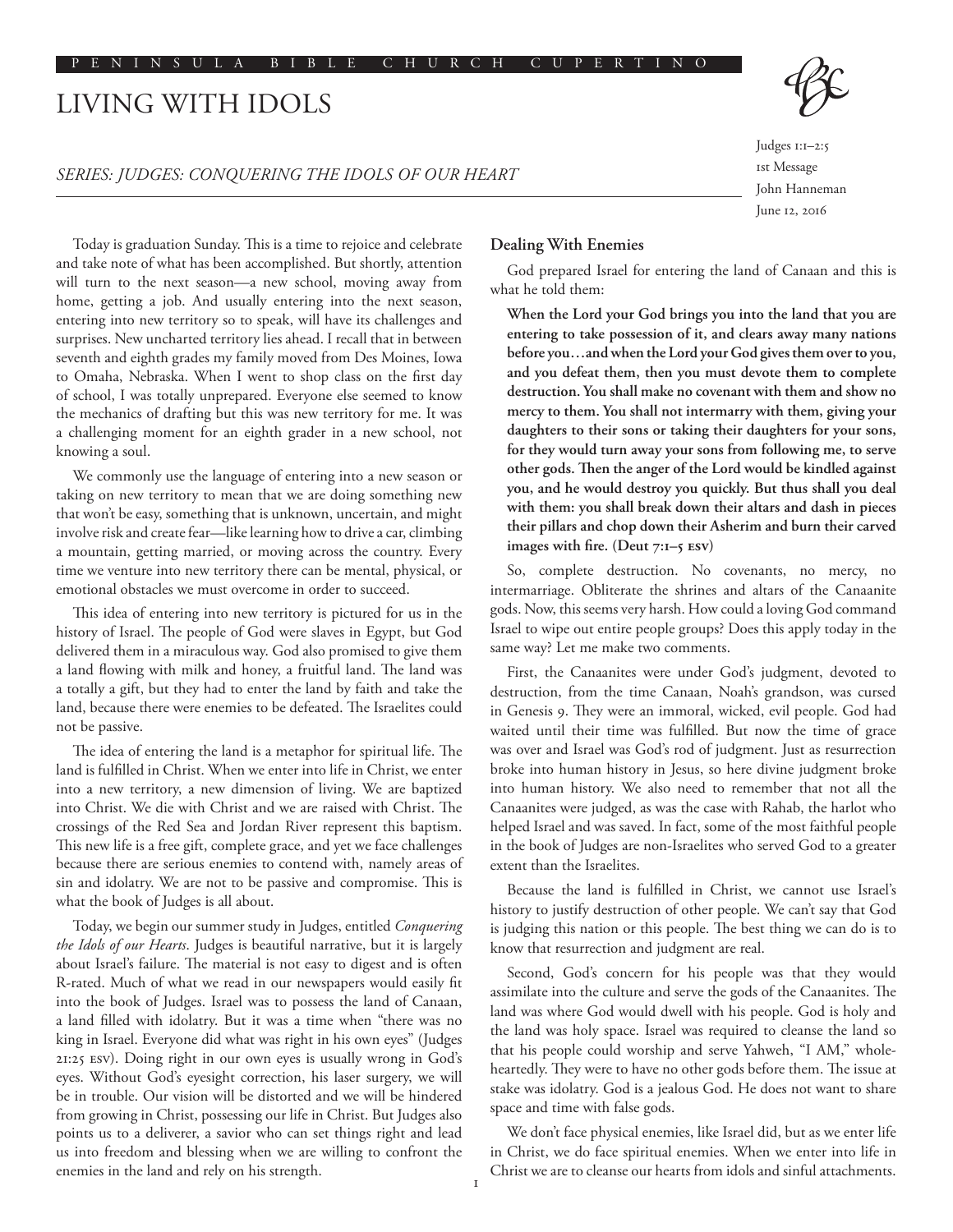Like Israel, we are to be ruthless, and completely eradicate the idols of our hearts.

Paul writes in Colossians: "Put to death therefore what is earthly in you: sexual immorality, impurity, passion, evil desire, and covetousness, which is idolatry" (Col 3:5).

And Peter writes: "For the time that is past suffices for doing what the Gentiles want to do, living in sensuality, passions, drunkenness, orgies, drinking parties, and lawless idolatry" (1 Pet 4:3).

Life in our land, life in Christ, is holy space. God dwells with us. God desires us to worship him with all of our heart, not just some of our heart. We cannot serve both God and mammon. We cannot serve multiple masters. We live in a culture that tolerates religious pluralism, people picking and choosing a little of this and a little of that, doing what is right in their own eyes. But that is not the way of God. God will have nothing to do with that mentality.

# **The Enemies in Our Land**

Let's talk about idols for a bit. An idol is an image or other material object representing a deity to which religious worship is addressed. The idols of Canaan were Baal and Ashtoreth. There were multiple gods associated with these cults and there were physical representations of these gods. Most of us don't have physical shrines and altars in our homes, although there are places in many parts of the world where idols are represented physically. I would guess that many homes in the Bay Area have some physical representation of a god.

The idols we are most familiar with are things, people, ideas, attitudes, and traditions. Idols arise from our inner desires, occupy our thinking, and motivate our actions. Devotion to idols creates addictions and compulsions. Idols are things that we love, things that compete for the affections of our heart.

We always think of the common addictions as idols—pornography, drugs, alcohol, compulsive buying, and gambling. Some of us might think that since we are not engaged in these activities we don't have any idols, but we would be wrong. All of us have idols.

Our spouse or marriage, children, career, pleasure, comfort can all become idols. We love people or things more than we do God and worship them. I have a need for security and that can be more important to me than loving God and thus lead to idolatry. In recent years due to some physical issues I have seen how health can become an idol. I love to work out and feel good.

For young people, grades can be an idol. There is nothing wrong with working hard in school and getting good grades. But it is easy to be so obsessed with perfection that it rules your life and your heart. I was a good student. I got straight A's and a tuition scholarship to university. But often, after taking a test, I would realize I had made a mistake and it would ruin me for an entire day. It is easy for the love of learning to be replaced with the idol of grades.

Probably one of the most common idols in our culture is money and possessions. The Canaanite god Baal was the storm god responsible for fertility. Worship of the Baals was thought to lead to prosperity—family, flocks, crops. In many ways this corresponds to the modern day prosperity gospel. We hope worshipping God will lead to material blessing, but we love the hoped-for blessing more than God. We serve money. But the love of money is the root of all kinds of evil.

Maybe the most pervasive idol in our culture today is the god of self. Our culture worships individual expression and self-actualization. Our narcissistic society encourages pursuit of personal happiness and gratification; the individual is supreme, not community. People carry on a loud cell phone conversation without caring how many people are in the room. It is all about "me." As Ian Proven puts it, "The narcissistic society, the society that worships the self, is not the 'good' or the 'great society, but a deeply dysfunctional and wicked one."1

Even religion and religious activity can become an idol. We worship the outer form without giving our hearts to God. We attend church and bible studies. We read our Bible. All of these things are good things. But we can go through the motions and think that it pleases God. The idol of religious activity can replace the purity of heart that loves God.

Imagine if someone could see our hearts or read our inner thoughts. We typically get really good at hiding these things from others, and even ourselves. For the past several years I have had severe back pain. But I have been on a medication for another issue that totally masks my back pain. And we can mask, through various means, the idols of our hearts, and not confront them. But the book of Judges forces us to do so, because it talks about idols in such a graphic way that we cannot avoid confrontation.

Why do we give ourselves to idols? The idol promises us something connected to life, happiness, and blessing. However, the worship of idols is a one-way street, because the idol can never offer anything in return.

The old gods are still with us. They have simply changed their clothes so that they merge more easily into the modern crowd. They still claim to provide meaning to life, to explain the universe, and to provide the basis for personal security. They still demand wholehearted commitment from their worshippers. Christians ought to be free of them; for a truly Christian view of the world provides the basis for such freedom.2

The book of Judges can bring us under conviction and that is a good thing. This summer I would like you to consider the idols in your hearts. What idols or areas of sin are living in your land that God might be asking you to confront?

## **Drive Out or Live With**

The book of Judges opens with each of the twelve tribes going to their inheritance, after Joshua led an initial conquest of thirtyone kings in seven years. Each tribe was to finish the job started by Joshua by completely eradicating the Canaanites and other nations that lived in their allotted area. How did Israel do? Not very well. We don't have time to read the whole chapter or mine all the details, but I will hit the main point.

**After the death of Joshua, the people of Israel inquired of the**  LORD, "Who shall go up first for us against the Canaanites, to fight against them?" The LORD said, "Judah shall go up; behold, **I have given the land into his hand." (Judges 1:1–2)**

Judah took a primary role in continuing the conquest. He had some success, but also some failures. He asked Simeon to go with him, when he should have relied on God. Simeon was a very small tribe anyway. They defeated the king Adoni-Bezek. But they cut off his toes and thumbs, a Canaanite practice.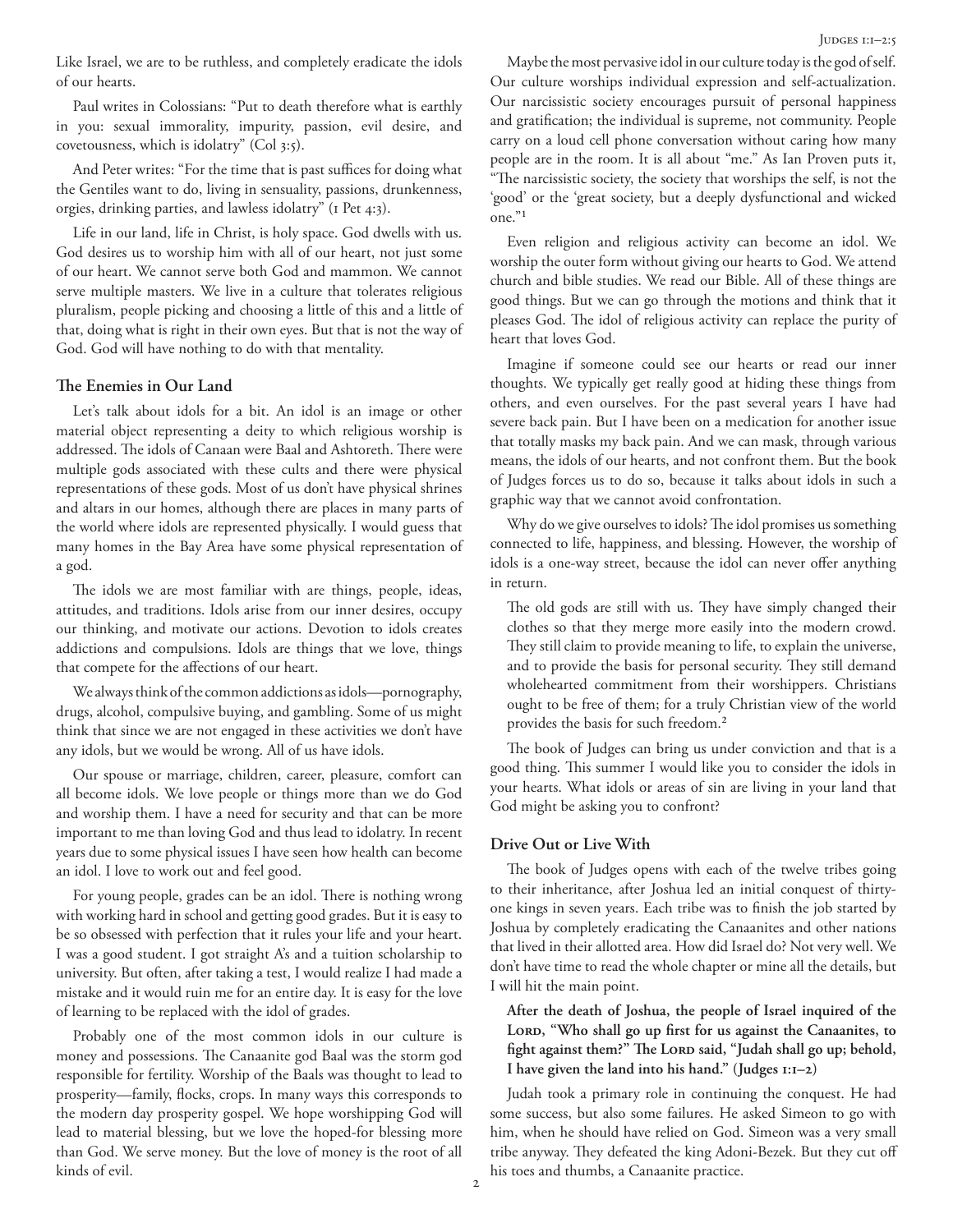#### Living with Idols

The turning point was verse 19: "And the Lord was with Judah, and he took possession of the hill country, but he could not drive out the inhabitants of the plain because they had chariots of iron" (Judges 1:19). Judah could do the easier tasks, but he didn't want to take on an overwhelming enemy. He didn't want to rely on God that much.

Then we get a summary of the rest of the tribes:

**But the people of Benjamin did not drive out the Jebusites who lived in Jerusalem, so the Jebusites have lived with the people of Benjamin in Jerusalem to this day. (v 1:21)**

It took David to clean up Jerusalem.

The house of Joseph also went up against Bethel, and the LORD **was with them…And they struck the city with the edge of the sword, but they let the man and all his family go. (v 1:22)**

Joseph showed this man and his family grace. But even though they took Bethel, this man went off and started another city. This illustrates that if we don't completely deal with the roots of sin in our life and kill it completely, it will just show up somewhere else.

**Manasseh did not drive out the inhabitants…When Israel grew strong, they put the Canaanites to forced labor, but did not drive them out completely. (v 1:27)**

**And Ephraim did not drive out the Canaanites who lived in Gezer, so the Canaanites lived in Gezer among them.**

**Zebulun did not drive out the inhabitants of Kitron, or the inhabitants of Nahalol, so the Canaanites lived among them, but became subject to forced labor.**

**Asher did not drive out the inhabitants of Acco, or the inhabitants of Sidon or of Ahlab or of Achzib or of Helbah or of Aphik or of Rehob, so the Asherites lived among the Canaanites, the inhabitants of the land, for they did not drive them out. (vv 29–32)**

Here is a subtle change. In the previous verses the Canaanites lived with the Israelites. But now we see that the Asherites lived among the Canaanites. Things are getting worse.

**Naphtali did not drive out the inhabitants…so they lived among the Canaanites, the inhabitants of the land. Nevertheless, the inhabitants of Beth-shemesh and of Beth-anath became subject to forced labor for them.**

**The Amorites pressed the people of Dan back into the hill country, for they did not allow them to come down to the plain. (vv 33–34)**

I think you get the point. The tribes of Israel chose to live with the enemy instead of driving them out. The word "drive out" in the text means to dispossess. And the word for possess and dispossess is the same Hebrew word. In other words, in order to possess the land the Israelites had to dispossess the Canaanites. And if we are going to possess our life in Christ and live fruitful lives, then we must dispossess the idols of our heart.

Think about what you would allow to live in your house? Would you be content having a swarm of bees in your house? I really doubt it. If you had an infestation of bees living in your house you would call an exterminator and dispossess the bees. If there was a mountain lion in your back yard you would have to dispossess the lion in order to enjoy your back yard. You have to dispossess to possess. And that is what God calls us to do in our spiritual life. God deserves and

demands complete allegiance. Idolatry is allowing false gods to live in our heart.

When I was a teenager I was walking down the street and low and behold I saw a questionable magazine laying by the side of the road. I took it home. I allowed it to live with me. But I had a Godconscience and knew it was not a good influence. So one night I took the magazine, walked to the end of the street, and threw it in a dumpster. Even then, I knew I had to drive out an enemy or idol to possess life. That is what God wants us to do with the idols of our hearts.

#### **Selective Obedience**

What does God think about allowing idols to live in our life?

Now the angel of the Lor<sub>D</sub> went up from Gilgal to Bochim. And **he said, "I brought you up from Egypt and brought you into the land that I swore to give to your fathers. I said, 'I will never break my covenant with you, and you shall make no covenant with the inhabitants of this land; you shall break down their altars.' But you have not obeyed my voice. What is this you have done?" (vv 2:1–2)**

Israel compromised in their obedience to God's word. They thought it was no big deal to allow the Canaanites to live in the land. They thought they could co-exist, put the Canaanites to forced labor, keep them under control, and that they would not present any problems. And we do the same thing. Our obedience is selective. We pick and choose what we obey and do not obey.

When I worked for a government contractor, we had a saying, "It is good enough for government work." And that is what we often say—it is good enough. I mostly obey the Lord. A little idolatry is ok. I have it under control. I'm better than anyone I know.

Why can't we live with just a little idolatry? Why can't we do what everyone else is doing? Living with idols will destroy your heart and make you miserable. Idols are snares or traps that lead to enslavement. And we will talk about that next week and answer this question more fully.

#### **Life in Christ**

Let me leave you with three thoughts. First, life in Christ is not about sin management. I want to say a word directed primarily to younger people who may have grown up in the church. Without even realizing it, you have come to think that church is about rules and a bunch of do's and don'ts. You learn that Christians should do these things and not do others things. But Christ never penetrates the heart. Adults can also have this mentality. And this is why when young people leave home, they stop going to church and having Christian community. What I am talking about is not sin management but life. It is about your heart. Every person you meet is facing a great battle. And it is a battle for your soul. Taking the land is not easy. But it is a battle in which we are called to engage.

Second, we live with the tension of a loving and gracious God, but also God's desire for us to obey him. God wants lordship over every area of our life. Often we say, "I can't drive out this idol" or "I can't change." But what we really are saying is "I won't." Am I willing to do whatever God says about this area in my life? Am I willing to address my compulsion? Am I willing to forgive this person? If we are willing, God is able.